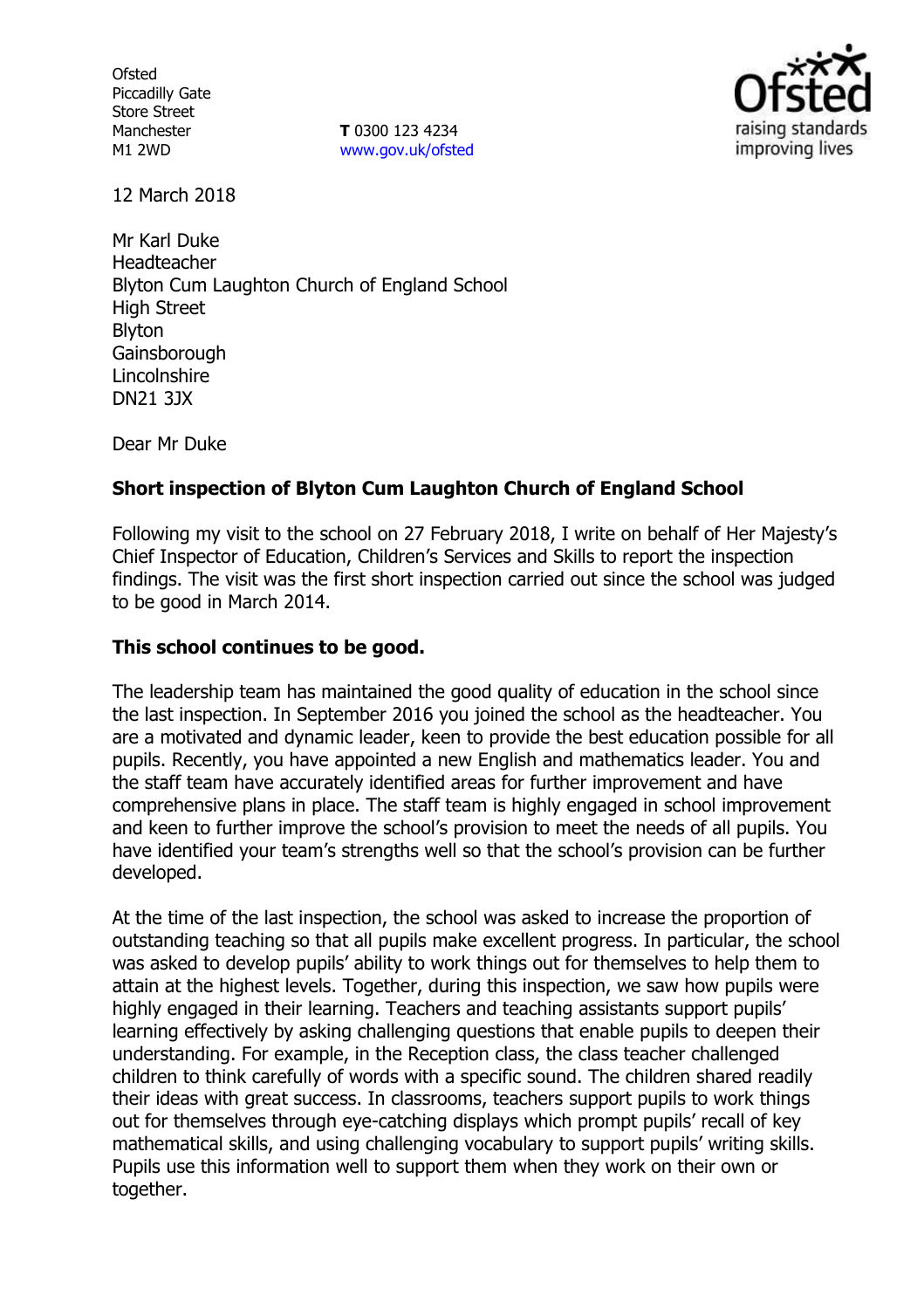

Pupils are confident and self-assured because they are given a range of opportunities to develop their personal, spiritual, social and academic skills. They participate in a range of clubs and visits which enhance the curriculum. Pupils and staff emanate the school's values of 'happy, caring and achieving'. As one pupil said, 'It is important to think of others. If we're not happy and well cared for, we won't achieve.' Pupils are thoughtful and considerate towards each other, willing to share their thoughts and ideas. They value the support provided by a range of adults in the school.

Staff at Blyton-cum Laughton are proud to be part of the school. They feel well supported by you and feel the school is a positive place to be.

Parents and carers speak highly of your leadership and the care shown by staff. They commented on the improved security measures that you have put quickly in place. Parents feel their children are well supported and safe.

Governors have a high level of expertise to support the work of the school. They know the school's strengths and weaknesses. They make regular visits to the school to check on the impact of actions taken to improve aspects of provision and pupils' performance. They use the school's information incisively to challenge and support you to further develop the school. For example, shortly after your appointment, you and the governing body identified the need to improve the school's perimeter fences and promptly ensured that this was dealt with quickly.

During our tour of the school, we noted that in some classes teachers were not effectively promoting pupils' problem-solving and reasoning skills. Where this was done successfully, pupils' books show they use their problem-solving skills well and explain clearly their answers. You and the mathematics leader explained that this is an area that you are currently developing. The mathematics leader has monitored effectively the quality of teaching and learning. She has provided training to staff and has aptly identified this as an area of further development.

In some mathematics lessons, we saw that pupils are not challenged sufficiently. Teachers do not design consistently learning tasks that meet the needs of the most able pupils. These pupils' books show that they are spending too much time on work that is too easy for them. The mathematics leader knows this is an area for further development. She has provided bespoke support for teachers to ensure that they move pupils' learning on more quickly in mathematics lessons, particularly that of the most able.

Together, we noticed that some pupils do not always present their work to the highest standard. You and the staff have plans in place to ensure that this is dealt with swiftly.

#### **Safeguarding is effective.**

You have ensured that all safeguarding arrangements are fit for purpose. You have engaged with a range of external agencies to ensure that pupils receive appropriate support. You are responsive to pupils' needs and support their families effectively. Where there are concerns, you meet with families to ensure they receive appropriate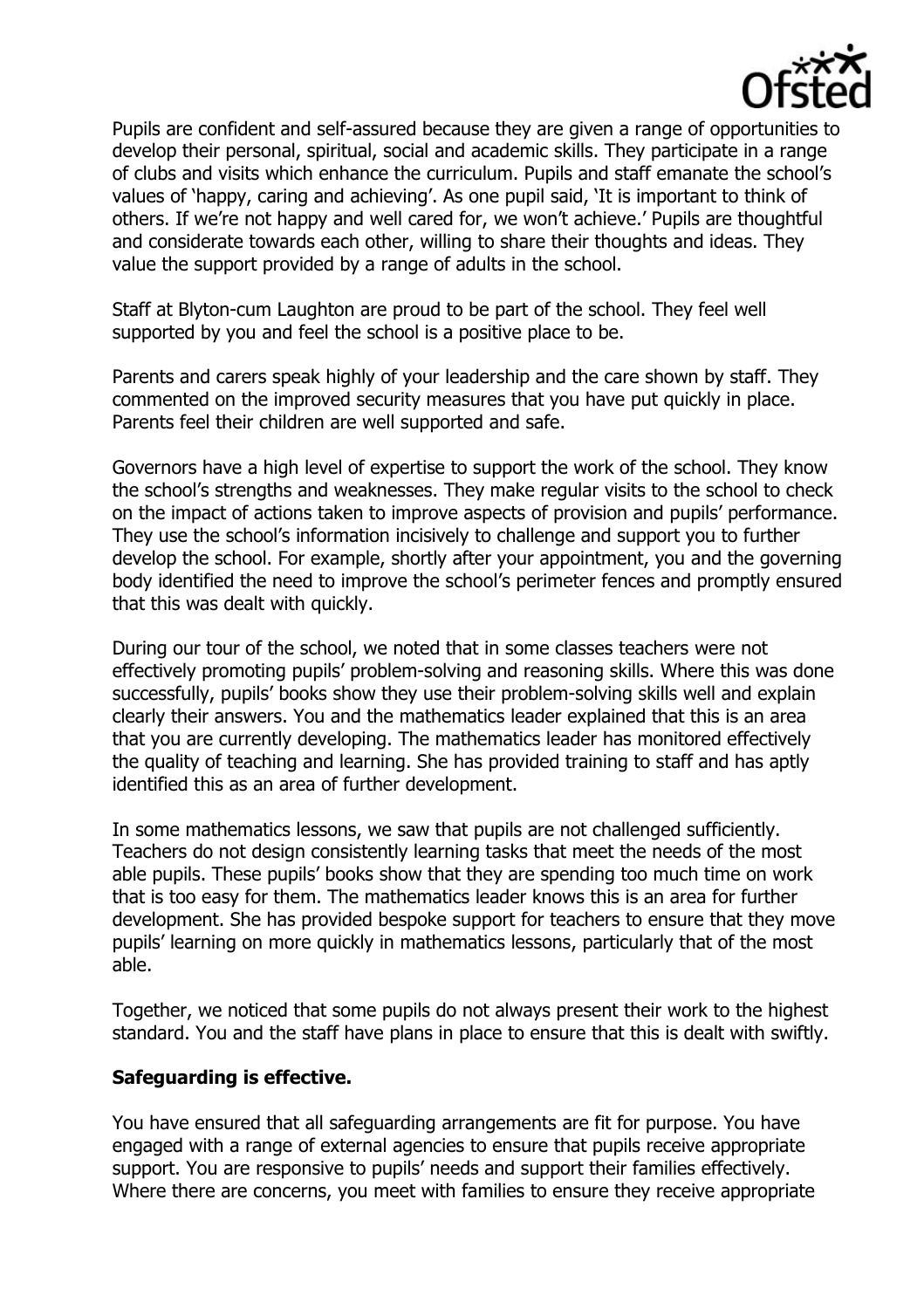

support. Staff and governors are trained appropriately and know well their roles and responsibilities. Staff refer any concerns promptly to trained safeguarding leaders. Documents are well organised and outcomes are clearly recorded. Your records show that you respond swiftly to any concerns. You record outcomes in detail from actions taken by staff and external agencies.

Staff and governors receive regular training, this includes information about extremism. Office staff at both sites ensure that rigorous checks are in place when visitors enter the school building. Pupils know how the school keeps them safe and they have received esafety training from the Stay Safe Partnership team at Lincolnshire County Council. Pupils receive regular reminders in class about anti-bullying and know that it can happen online. They are reassured that should they have a concern, an adult will always help them. You have recently appointed a learning mentor who supports vulnerable pupils across the school. She is highly skilled in supporting pupils' emotional needs so they are able to settle well in school.

# **Inspection findings**

- During the inspection, I looked at the quality of teaching in phonics. I also looked at the quality of teaching and learning for boys' writing and for girls in mathematics.
- Together, we visited phonics lessons. You explained that in 2017, the proportion of pupils achieving the expected standard in the Year 1 phonics screening check was below the national average, particularly for girls. Those pupils who did not achieve the expected standard are receiving additional support to help them with their phonics and early reading skills. You have appointed a skilled English and phonics leader. She has monitored closely the provision for phonics and taken effective action to ensure that staff teach phonics accurately, so pupils make faster progress. Teachers and teaching assistants use a range of resources to ensure that phonics lessons are lively and interesting. For example, teaching assistants in Year 1 supported pupils effectively to master middle sounds using pictures, rhymes and magnetic letters. Vulnerable pupils, in particular, are supported well in these lessons. You and the English leader are tracking pupils' progress carefully to ensure that progress is sustained.
- During the inspection, we looked at pupils' assessment information and pupils' workbooks. You explained that not enough boys achieved the expected standard in writing at the end of Year 2. You and the English leader are carefully tracking these pupils' performance to ensure that they make faster progress. We sampled a range of pupils' books which showed that boys, in particular, are making good progress. Teachers provide interesting writing tasks which further develop pupils' ability to write on their own without regular adult guidance. For example, pupils write for a purpose, such as writing descriptions of fossils based on a visit from a fossil expert. Pupils have also contributed to a local exhibition with another local school. They enjoyed writing a response to a picture book about 'Malala's magic pencil'. You and the staff have further plans to improve the curriculum using children's story books as the central theme of the curriculum for writing.
- You and the mathematics leader have rightly identified the need to improve the quality of teaching and learning in mathematics. You have a comprehensive action